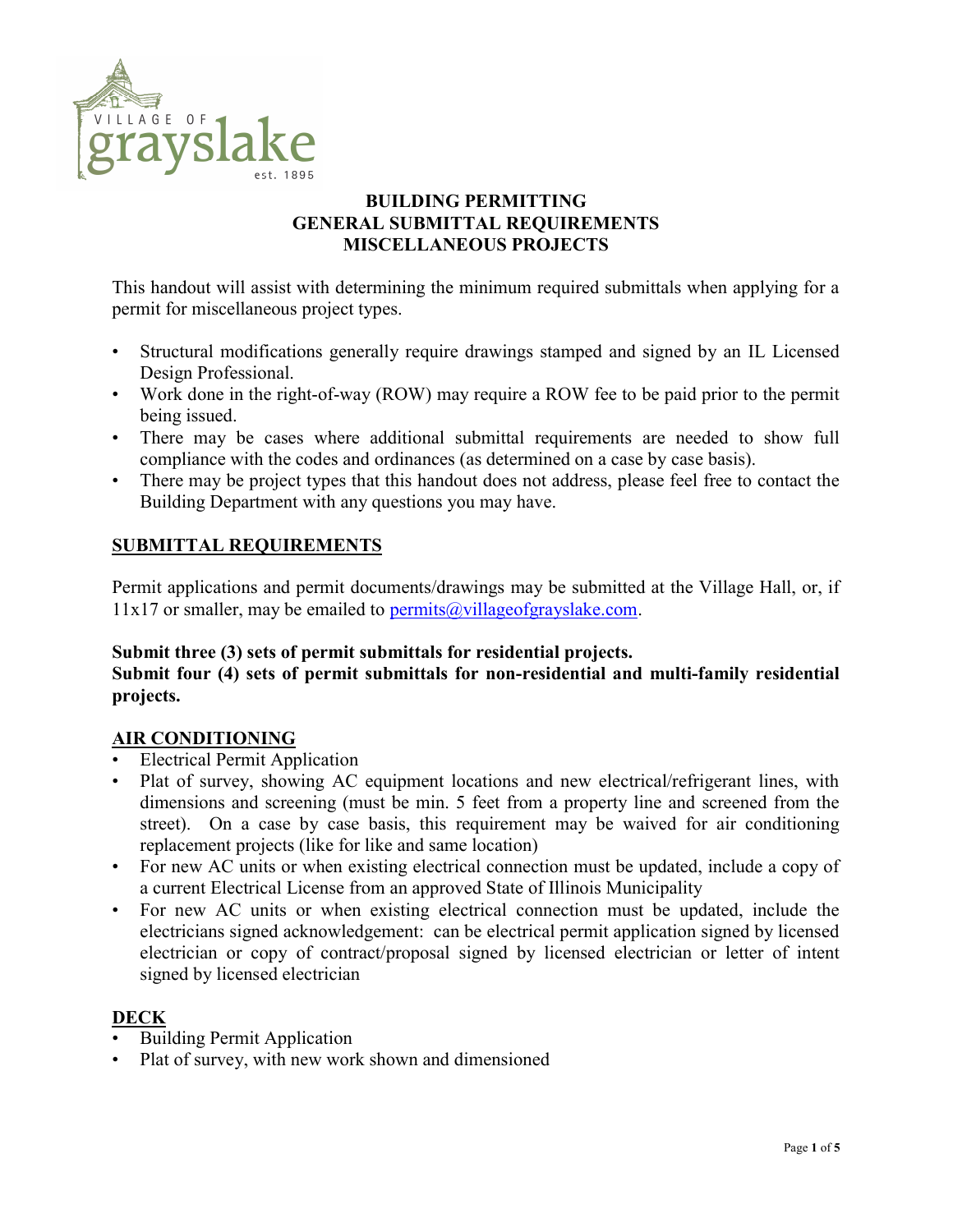- Permit Drawings (Floor plans, sections and details, foundation and structural plans along with details/sections, railing details, stair details, etc.)
- Note: covered decks generally require structural drawings stamped by an IL Licensed Design Professional

## DRIVEWAY REPAVING - NO SIZE OR MATERIAL CHANGES

- Building Permit Application
- Plat of survey or aerial photo showing repaving area

#### DRIVEWAY REPAVING - SIZE AND/OR MATERIAL CHANGES

- Building Permit Application
- Plat of survey showing repaving area and new paving with dimensions and materials

## DEMOLITION/WRECKING

- Building Permit Application
- Plat of survey showing building(s) being demolished
- Copy of signed proposal/contract
- Release letters from all utility companies (gas/electrical)

## ELECTRICAL – MISCELLANEOUS WORK/REPAIRS

- Electrical Permit Application
- Copy of a current Electrical License from an approved State of Illinois Municipality
- Electricians signed acknowledgement: can be electrical permit application signed by licensed electrician or copy of contract/proposal signed by licensed electrician or letter of intent signed by licensed electrician
- Depending on scope of work drawings, details, one-line diagrams, written description of scope of work. Must include location of work being proposed and must clearly convey the scope of work, materials used, etc.

#### **FENCE**

- Building Permit Application
- Plat of survey showing fence/gate locations and heights. To be determined on a case by case basis for fence repair/replacement projects, an aerial photo may be used in lieu of a plat of survey
- Details, drawings, images, or detailed description of fence type, size, materials, finish
- Fence acknowledgement form, signed by owner/agent

#### FIRE ALARM SYSTEM

- Electrical Permit Application
- Copy of IL Fire Alarm Contractor License
- Specification/cut sheets for new equipment, including battery calculations
- Drawings for new alarm system
- If electrical work is involved, include submittal requirements from "ELECTRICAL MISCELLANEOUS WORK/REPAIRS"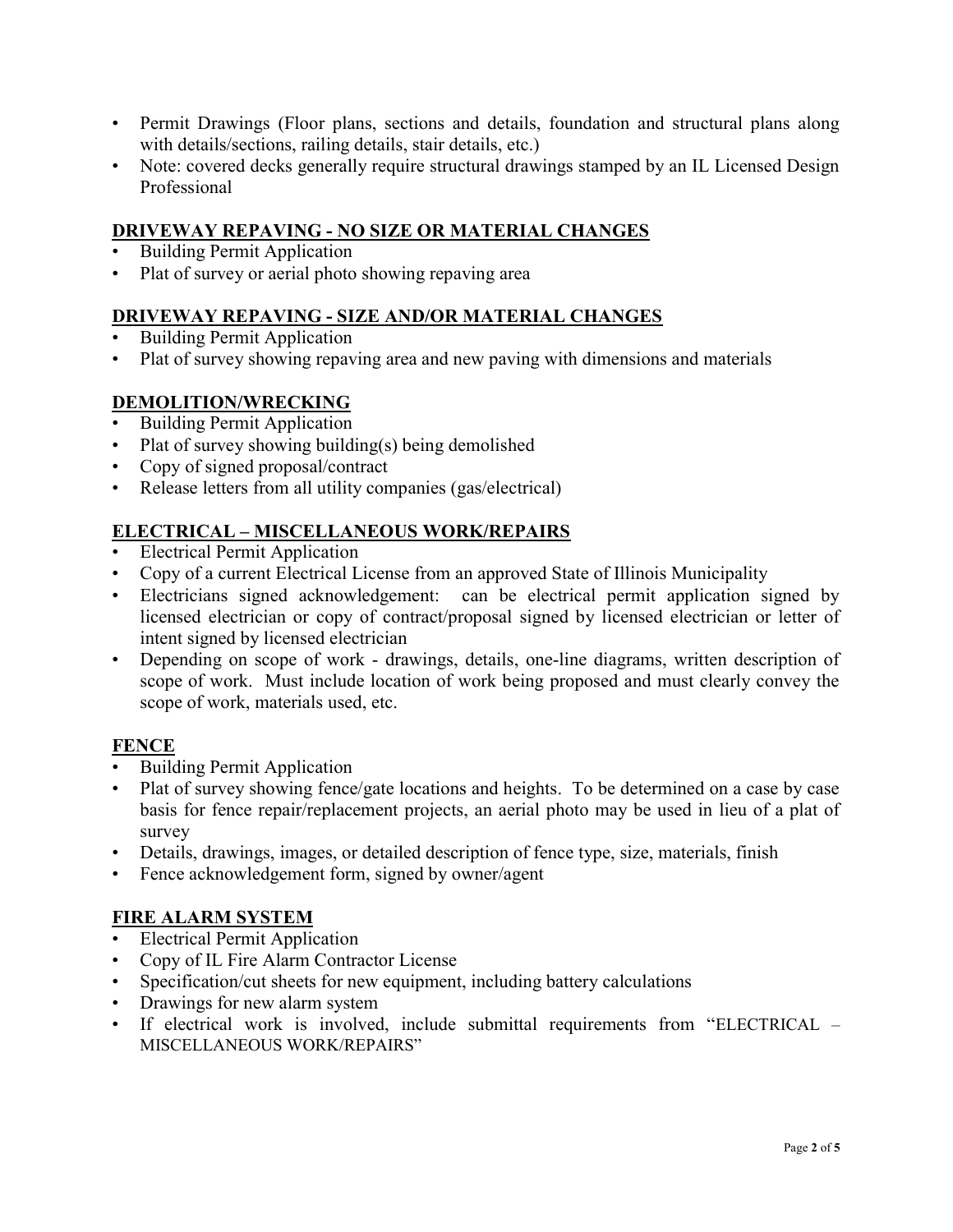## FIRE SPRINKLER SYSTEM

- Plumbing Permit Application
- Copy of IL Fire Sprinkler Contractor License
- Specification/cut sheets for new equipment
- Drawings for new sprinkler system, showing sprinkler head locations, new equipment, RPZ, etc.
- An IL licensed plumber must complete the connection between the domestic water system and the sprinkler system

## FURNACE REPLACEMENT – NO ELECTRICAL OR GAS CHANGES

- Building Permit Application
- Specifications for new furnace

## GAZEBO/SHED

- Note: sheds larger than 120 square feet are considered garages, see New Buildings above
- Building Permit Application
- Plat of survey showing gazebo/shed with dimensions from property lines
- Permit Drawings (plans, sections and details, foundation/slab if required, etc.)
- For pre-fabricated gazebo/shed projects, manufactures specifications and instructions may substitute for the permit drawings, to be determined on a case by case basis

# GENERATOR – STANDBY TYPE

- Electrical Permit Application
- Copy of a current Electrical License from State of Illinois municipality
- Electricians signed acknowledgement: can be electrical permit application signed by licensed electrician or copy of contract/proposal signed by licensed electrician or letter of intent signed by licensed electrician
- Plat of survey showing proposed location of generator, transfer switch, proposed gas and electrical lines
- Generator's manufacturers specifications and installation instructions
- Transfer switch's manufacturers specifications
- Generator acknowledgement form, signed by owner/agent

# LAWN SPRINKLER (IRRIGATION) SYSTEM

- Plumbing Permit Application
- Copy of contractor license
	- Copy of Irrigation Contractor IL License (060-#) OR
	- Copy of current State of Illinois Plumbing Contractor Registration (055-#) and Copy of Plumbers License (IDPH 058-# or Chicago)
- Plumbing/Irrigation contractors signed acknowledgement: can be plumbing permit application signed by licensed plumbing/irrigation contractor or copy of contract/proposal signed by licensed plumbing/irrigation contractor or letter of intent signed by licensed plumbing/irrigation contractor
- Plat of survey showing proposed system and sprinkler heads (no sprinkler heads in the ROW)
- RPZ/backflow preventer specifications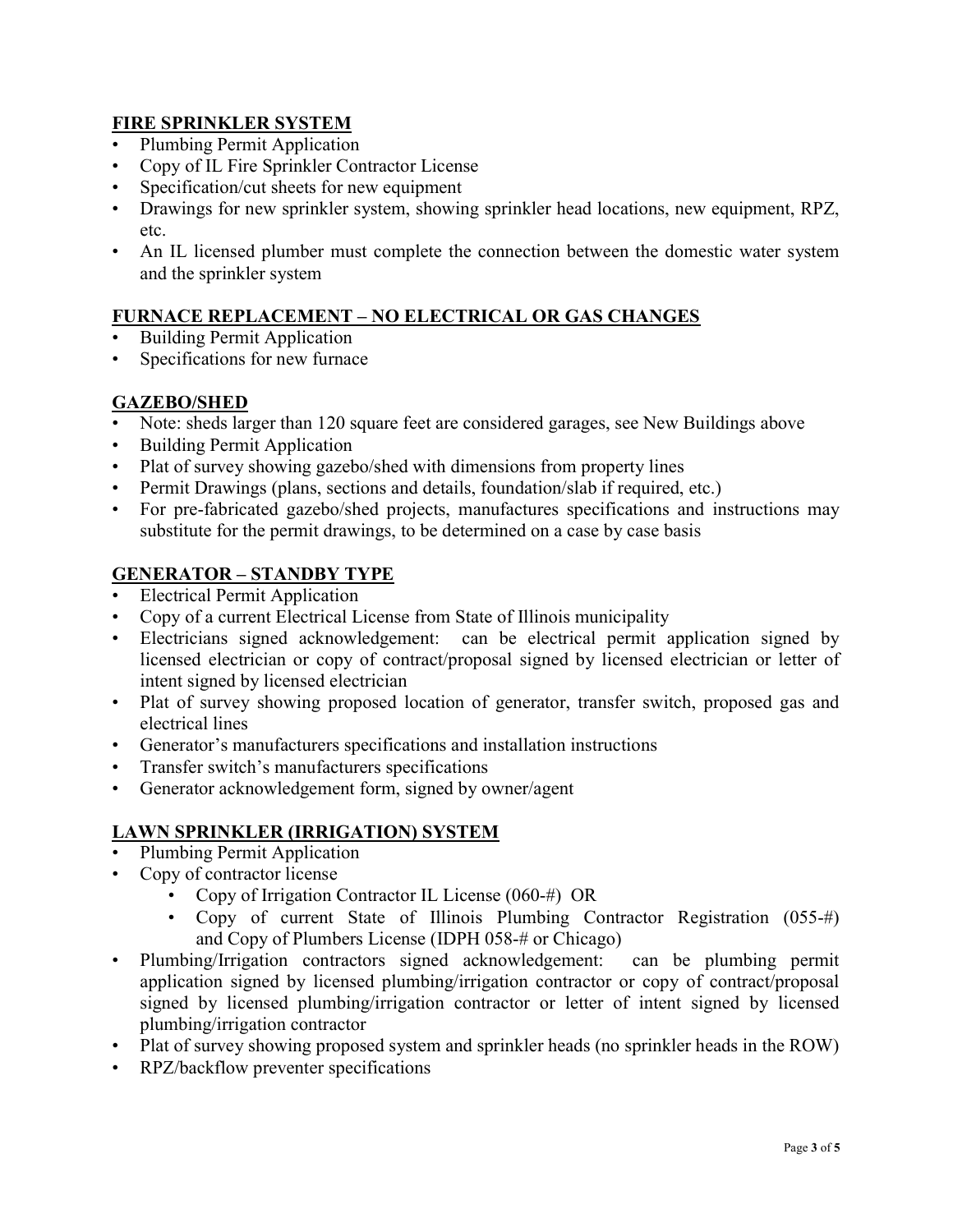• Lawn Sprinkler acknowledgement form, signed by owner/agent

# PAVING/PRIVATE WALKS

- Building Permit Application
- Plat of survey or aerial photo showing repaving area with dimensions and materials

## PLUMBING – MISCELLANEOUS WORK/REPAIRS

- Plumbing Permit Application
- Copy of current State of Illinois Plumbing Contractor Registration (055-#)
- Copy of Plumbers License (IDPH 058-# or Chicago)
- Plumbers signed acknowledgement: can be plumbing permit application signed by licensed plumber or copy of contract/proposal signed by licensed plumber or letter of intent signed by licensed plumber
- Depending on scope of work drawings, details, one-line diagrams, written description of scope of work. Must include location of work being proposed and must clearly convey the scope of work, materials used, etc.

## ROOFING/REROOFING

- Building Permit Application
- Copy of Roofing Contractor IL License
- Roofing contractors signed acknowledgment: can be building permit application signed by licensed roofer or copy of contract/proposal signed by licensed roofer or letter of intent signed by licensed roofer
- Scope of work (may be on contract/proposal)

# SANITARY SEWER REPAIR

- Plumbing Permit Application
- Copy of current State of Illinois Plumbing Contractor Registration (055-#)
- Copy of Plumbers License (IDPH 058-# or Chicago)
- Plumbers signed acknowledgement: can be plumbing permit application signed by licensed plumber or copy of contract/proposal signed by licensed plumber or letter of intent signed by licensed plumber
- It must be clear if the project includes work in the Right of Way or if street cutting is required
- Scope of work or drawings detailing pipe type/size, location, and connections

#### SIDING/RESIDING, GUTTERS, FASCIA

• Building Permit Application

# **SIGN PERMIT**

- Building Permit Application
- Map or drawing showing location of the proposed sign with dimensions
- Rendering of the proposed sign showing materials, colors, dimensions, and what is illuminated (if anything)